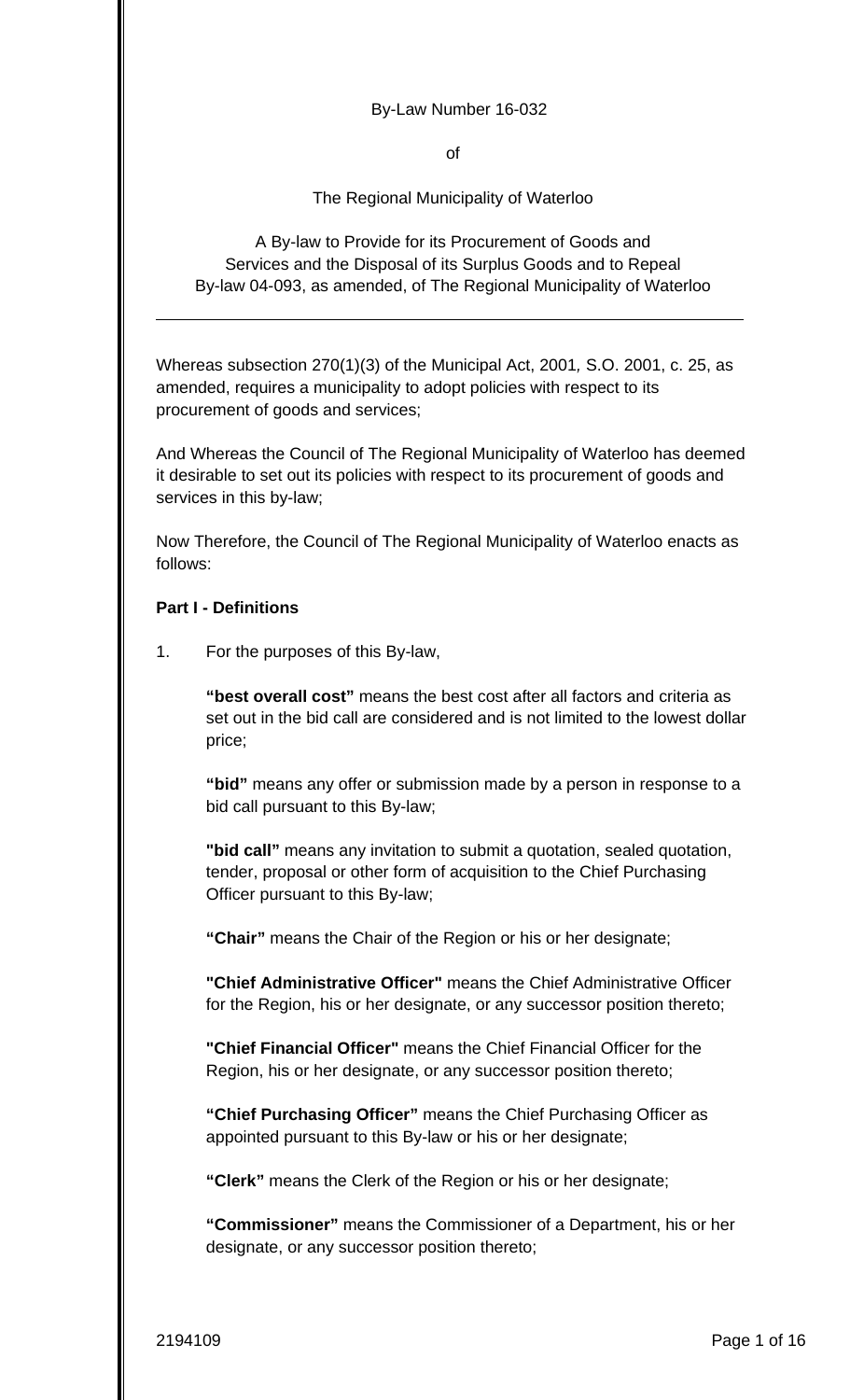**"compliant"** means a bid that meets the terms and conditions of the bid call and that has not been qualified by the bidder;

**"consultant proposal"** means an offer to supply consultant services on which end results are outlined but no detailed specifications are given by the Region as to how the consultant services are to be completed or performed;

**"Council"** means the Council of the Region;

**"Department"** means any department or division of the Region;

**"disability"** or **"disabilities"** shall have the same meaning as that in the Ontarians with Disabilities Act, 2001, S.O. 2001, c.32 or any successor legislation thereto;

**"emergency"** means a situation where the immediate purchase of goods or services is essential to comply with any law, regulation or lawful order or to prevent delays in the work of any Department which might involve danger to life, damage to property or the provision of an essential service;

**"emergency measures specialist"** means an emergency measures specialist as employed by the Region or any successor position thereto;

"**employee**" means an employee of the Region;

**"goods"** includes all supplies, materials, equipment, vehicles and other personal property required for the operations or activities of the Region but does not include those goods as listed in Schedule "A" of this By-law, attached;

**"litigation"** means a situation where the person has commenced a proceeding against the Region or the Region has commenced a proceeding against the person, and in either case, the Region's interest in the proceeding is uninsured;

**"pending litigation"** occurs where a claim which is uninsured by the Region for money or other relief, that includes a threat of legal proceedings, has been made in writing by either the person or the Region as against the other but no formal proceedings have been commenced;

**"proposal"** means an offer to supply goods or services on which end results are outlined but no detailed specifications are given by the Region as to how the goods or services are to be completed or performed;

**"quotation"** means an offer to supply certain specified goods or services at a specific rate in response to the information contained in the call for quotations;

**"Region"** means The Regional Municipality of Waterloo;

**"Regional Solicitor"** means the Regional Solicitor for the Region, his or her designate, or any successor position thereto;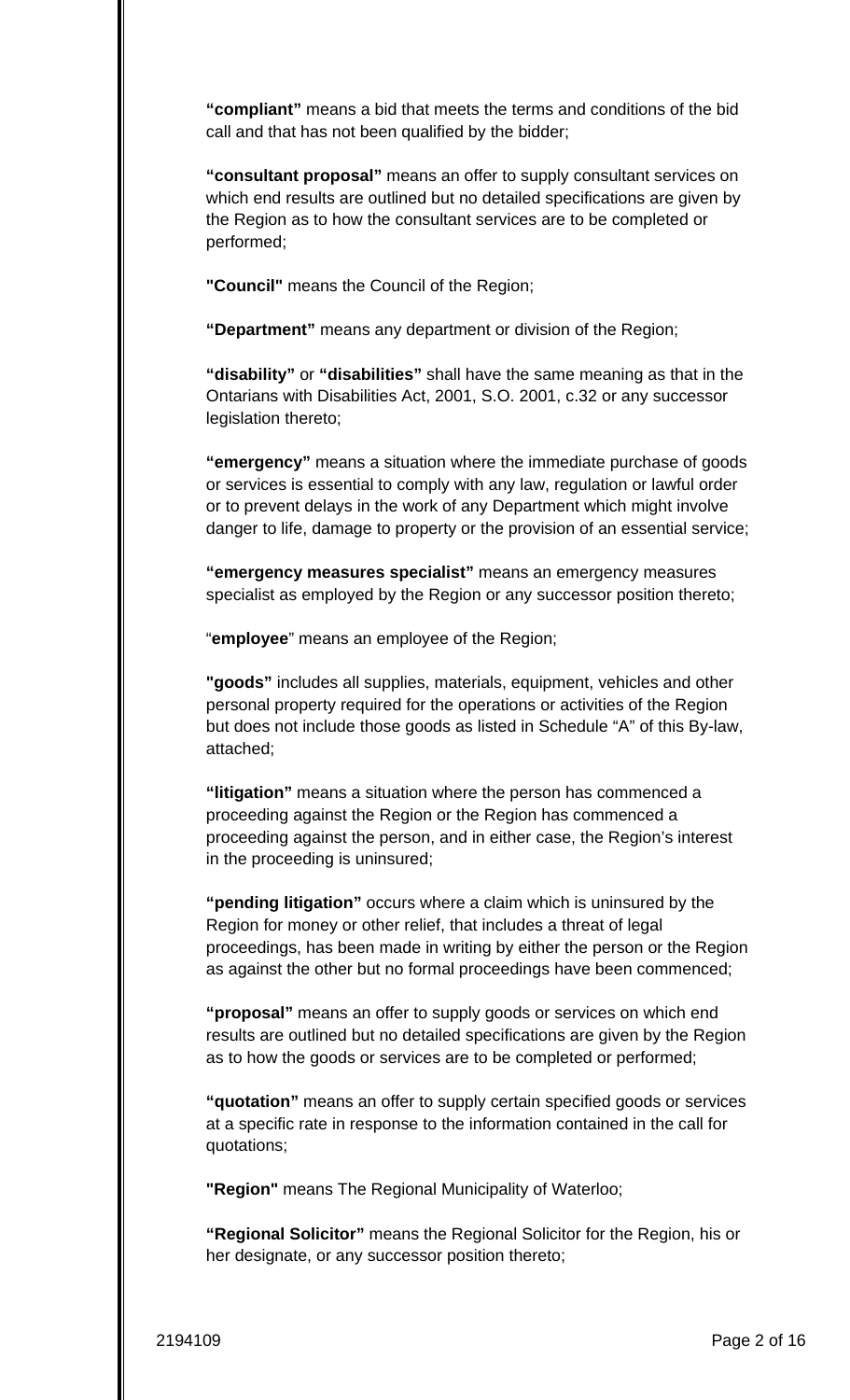**"services"** includes any,

- (a) professional, consulting or training services;
- (b) services associated with the acquisition of goods;
- (c) services associated with the construction, demolition, maintenance, repair or upkeep of any buildings, premises or goods; or
- (d) the rental of any real property for a short duration of time,

for the Region but does not include those services as listed in Schedule "A" of this By-law, attached; and

**"tender"** means an offer in writing to supply certain specified goods or services at a specific rate in response to information contained in a call for tenders;

### **Part II – Objective**

2. It is the objective of the Region that all goods and services be acquired on a competitive, fair and transparent basis in a manner that is efficient and accountable.

#### **Part III – Chief Purchasing Officer**

- 3. The Chief Financial Officer shall, from time to time, appoint a Chief Purchasing Officer to administer this By-law. The Chief Purchasing Officer shall be under the direction of the Chief Financial Officer and shall report to Council as required.
- 4. All acquisitions of goods and services by the Region and all purchasing inquiries of the Region regarding materials, prices, services, delivery, terms, conditions and adjustments shall be conducted through the Chief Purchasing Officer, in accordance with the provisions of this By-law, unless otherwise permitted herein.
- 5. (1) The Chief Purchasing Officer shall have all the necessary authority to administer this By-law and to carry out his or her duties on behalf of the Region.
	- (2) Without limiting subsection (1) of this section, the Chief Purchasing Officer shall have the authority to,
		- (a) designate employees of the Region to act in his or her place;
		- (b) acquire or dispose of goods through lease or rental agreements;
		- (c) establish administrative procedures and policies, which may include the establishment of any electronic bidding system, for the implementation of this By-law;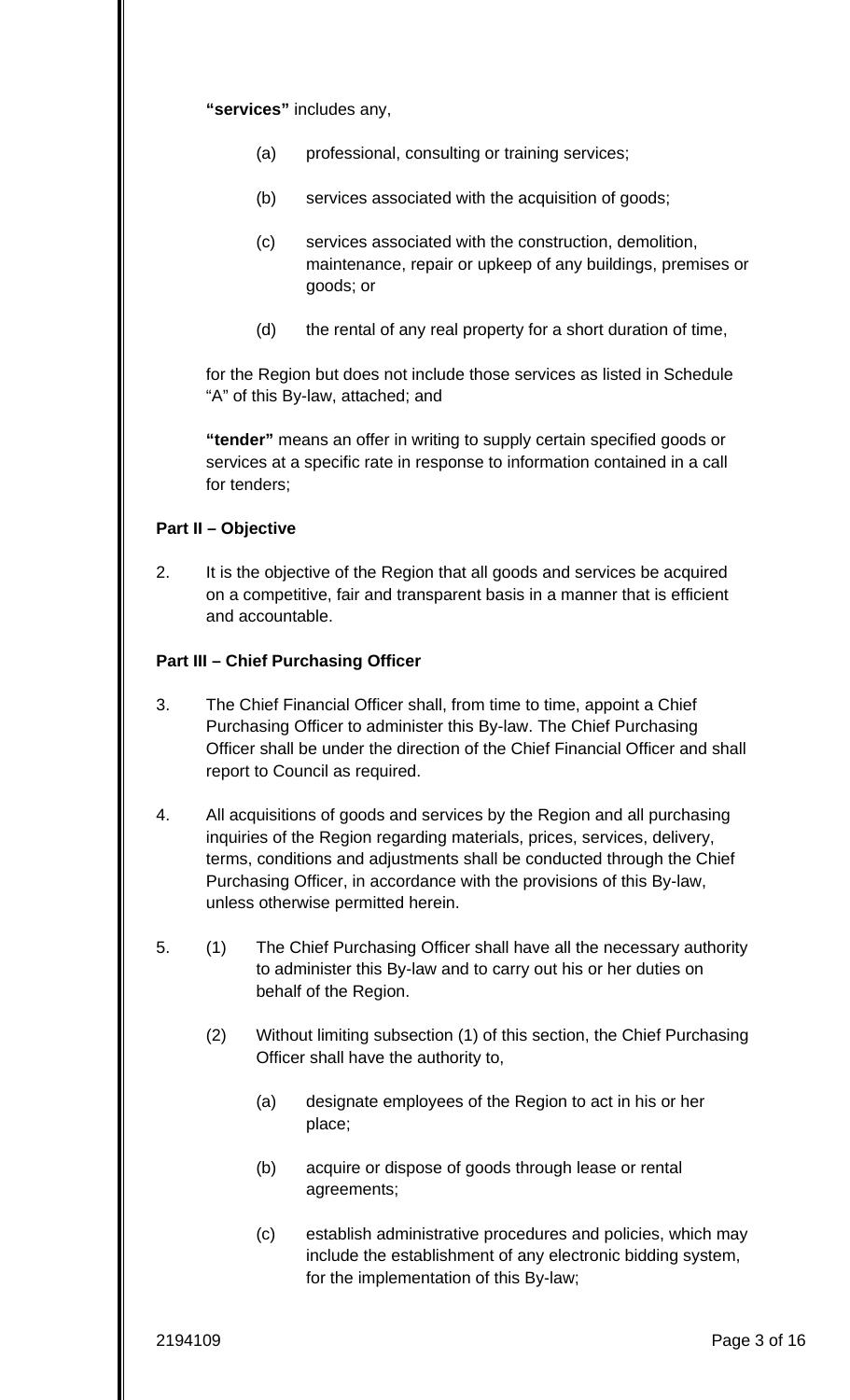- (d) establish, through consultation with the Regional Solicitor, bid documents, administrative forms, purchase orders, contracts and other documents;
- (e) set, through consultation with the Regional Solicitor, the terms and conditions for a bid call;
- (f) issue purchasing cards to employees and Departments for the acquisition of goods or services and to impose terms and conditions upon the purchasing cards;
- (g) act as the power of attorney or agent of the Region in regard to any imported or exported goods owned or acquired by the Region; and
- (h) act for the Waterloo Regional Police Services Board or any other board, committee or body associated with the Region for the acquisition of their goods or services.

### **Part IV – Acquisitions**

- 6. (1) This Part shall apply to the acquisition of all goods and services by the Region unless otherwise permitted in this By-law or any other by-law of the Region.
	- (2) The Chief Purchasing Officer shall ensure that all bid calls under this Part include the criteria to be considered in order to determine the best overall cost.
- 7. Where a requirement for goods or services has an estimated value up to \$25,000, the Chief Purchasing Officer or an authorized employee may acquire the goods or services on his or her own authority from such suppliers and upon such terms and conditions that in his or her judgment are in the best interests of the Region.
- 8. (1) Where a requirement for goods or services is estimated to exceed \$25,001 but less than \$150,001 in value, the Chief Purchasing Officer may acquire the goods or services on his or her own authority from such suppliers and upon such terms and conditions that in his or her judgment are in the best interests of the Region provided that the Chief Purchasing Officer first obtains, where reasonably possible, at least three (3) written quotations for such goods or services.
	- (2) Where written quotations are called for under this section, the Chief Purchasing Officer shall have the authority to accept a written quotation provided that the quotation has the best overall cost.
- 9. (1) Where a requirement for goods or services is estimated to exceed \$150,000 but less than \$1,000,000 in value, the Chief Purchasing Officer shall acquire the goods or services by advertising for tenders.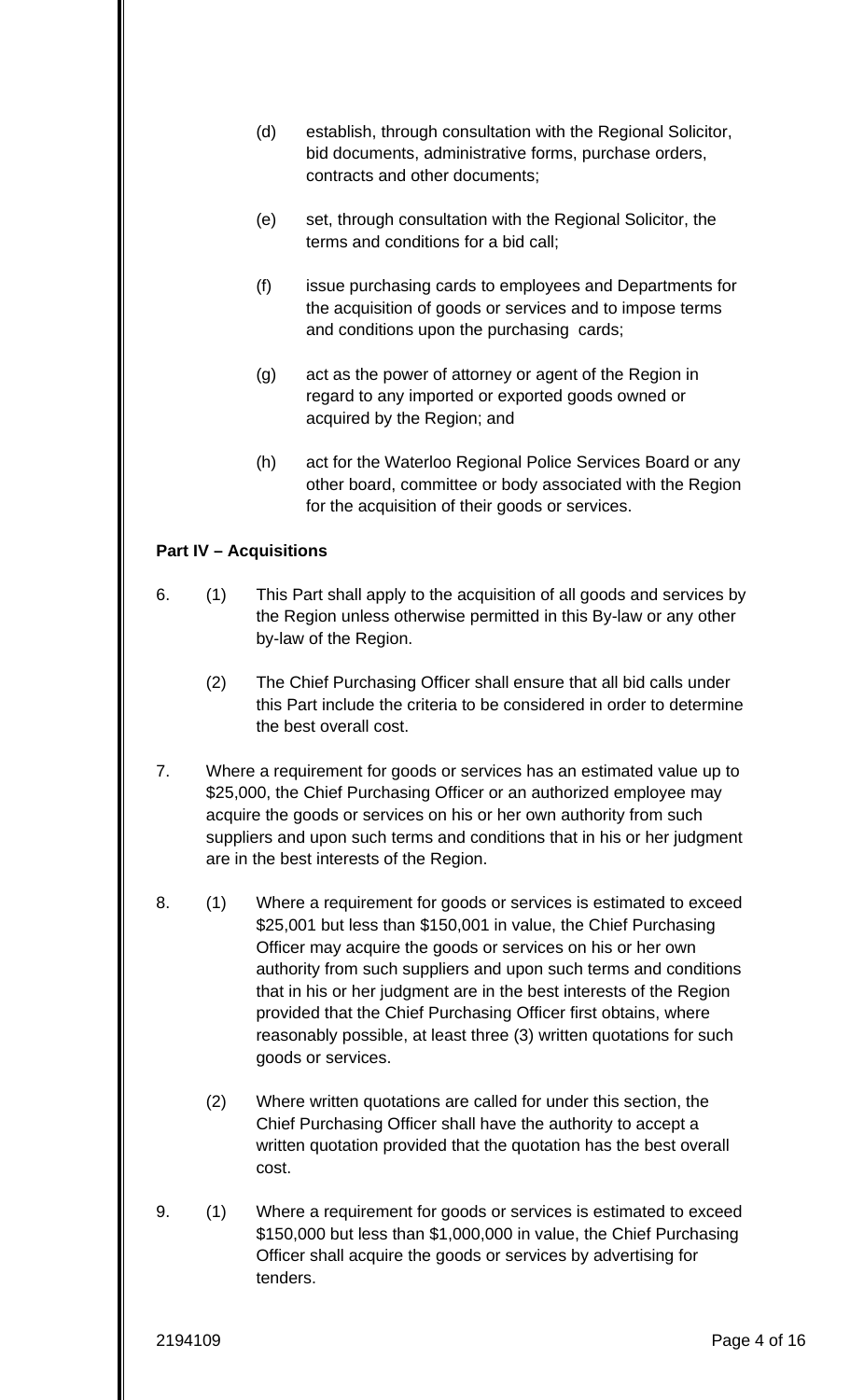- (2) Where tenders are called for under this section, the Chief Administrative Officer shall have the authority to accept a tender provided that the tender is compliant and it has the best overall cost.
- (3) Notwithstanding subsection (2) of this section, only Council shall have the authority to accept a tender if,
	- (a) two (2) or less compliant tenders are submitted in response to a call for tenders; or
	- (b) the tender with the best overall cost that is compliant exceeds the budget for the acquisition of the goods or services and approval from Council to increase the budget is desired.
- 10. (1) Where a requirement for goods or services is estimated to exceed \$150,001 in value, the Chief Purchasing Officer shall acquire the goods or services by advertising for tenders.
	- (2) Where tenders are called for under this section, Council shall have the authority to accept a tender provided that the tender is compliant and it has the best overall cost.

# **Part V – Request For Proposals**

- 11. The Chief Purchasing Officer may conduct a request for proposals where he or she believes that the requirement for goods or services cannot be adequately defined or specified.
- 12. Where a request for proposals is utilized, the Chief Purchasing Officer and at least two (2) employees from a Department or Departments requiring the goods or services shall form a committee that,
	- (1) establishes the terms and conditions for the request for proposals along with the criteria that will be utilized for the evaluation of the proposals;
	- (2) advertises the request for proposals if the value of the goods or services is estimated to exceed \$150,001; and
	- (3) evaluates the proposals and tabulates the results in accordance with the established criteria.
- 13. For proposals that have a value up to \$150,000, the Chief Purchasing Officer shall have the authority to accept a proposal provided that the proposal is compliant and that it best meets the criteria as established pursuant to subsection 12(1) of this By-law.
- 14. (1) For proposals that have a value in excess of \$150,001 but less than \$1,000,000, the Chief Administrative Officer shall have the authority to accept a proposal provided that the proposal is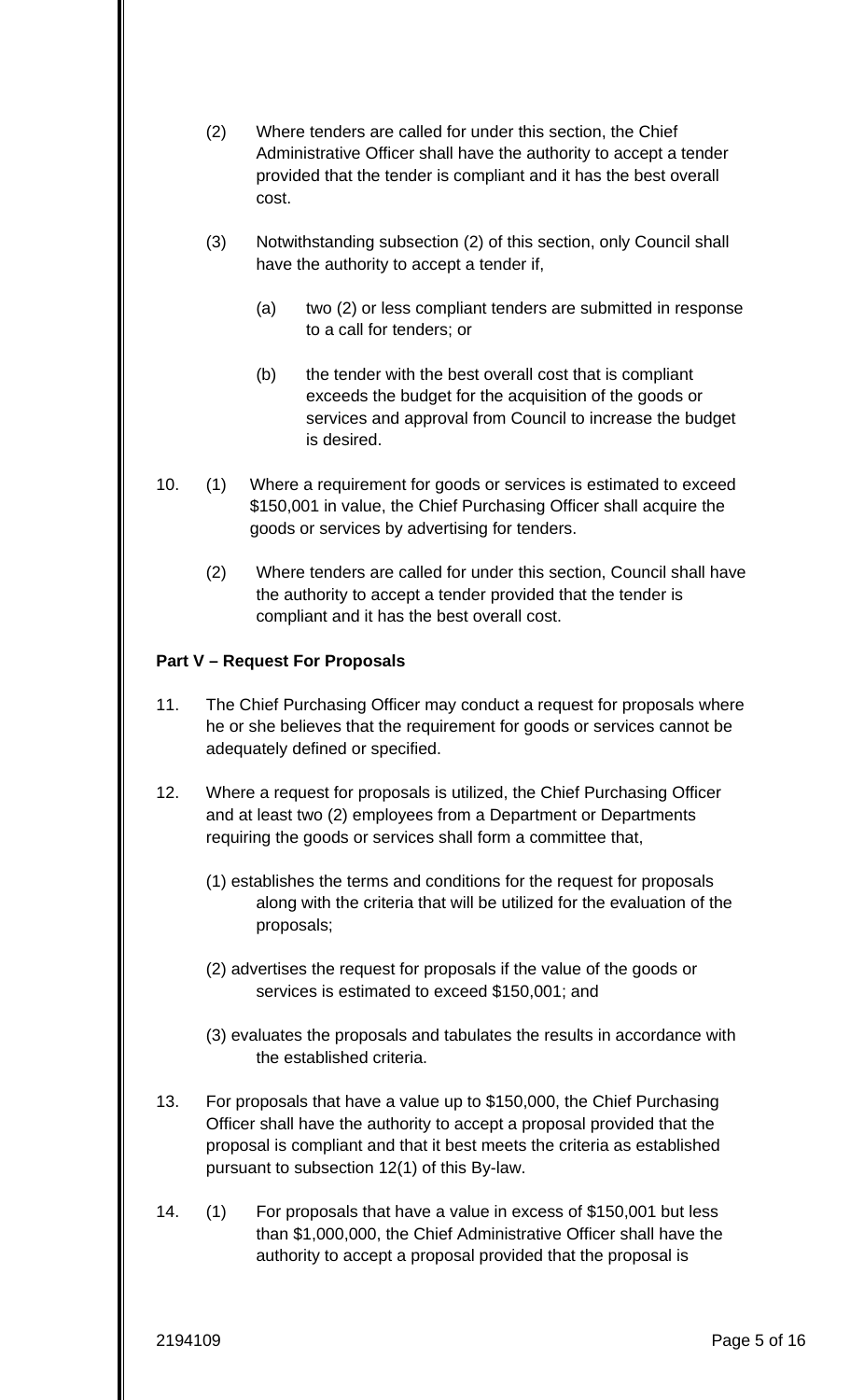compliant and that it best meets the criteria as established pursuant to subsection 12(1) of this By-law.

- (2) Notwithstanding subsection (1) of this section, only Council shall have the authority to accept a proposal if,
	- response to a call for proposals; or (a) two (2) or less compliant proposals are submitted in
	- $(b)$  the proposal that best meets the criteria as established pursuant to subsection 12(1) of this By-law exceeds the budget for the acquisition of the goods or services and approval from Council to increase the budget is desired.
- 15. For proposals that have a value in excess of \$1,000,001, Council shall have the authority to accept a proposal provided that the proposal is compliant and that it best meets the criteria as established pursuant to subsection 12(1) of this By-law.
- 16. The Chief Purchasing Officer shall have the authority to negotiate the exact terms and conditions of any contract or other document before any person's proposal is accepted pursuant to this By-law.

# **Part VI – Consultant Proposals**

- 17. Where the services of a consultant have an estimated value up to \$150,000, the Chief Purchasing Officer may acquire the services on his or her own authority from such consultant and upon such terms and conditions that in his judgment are in the best interests of the Region.
- 18. (1) Where the services of a consultant have an estimated value in excess of \$150,001 but less than \$500,000, the Chief Purchasing Officer and at least two (2) employees from a Department or Departments requiring the consultant services shall form a committee that,
	- (a) establishes the terms and conditions for the request for consultant proposals along with the criteria that will be utilized for the evaluation of the proposals;
	- (b) advertises the request for consultant proposals; and
	- (c) evaluates the consultant proposals and tabulates the results in accordance with the established criteria.
	- (2) The Chief Administrative Officer shall have the authority to accept a consultant proposal under this section provided that the proposal is compliant and that it best meets the criteria as established pursuant to subsection (1)(a) of this section.
- 19. (1) Where the services of a consultant have an estimated value in excess of \$500,001, the Chief Purchasing Officer and at least two (2) employees from a Department or Departments requiring the consultant services shall form a committee that,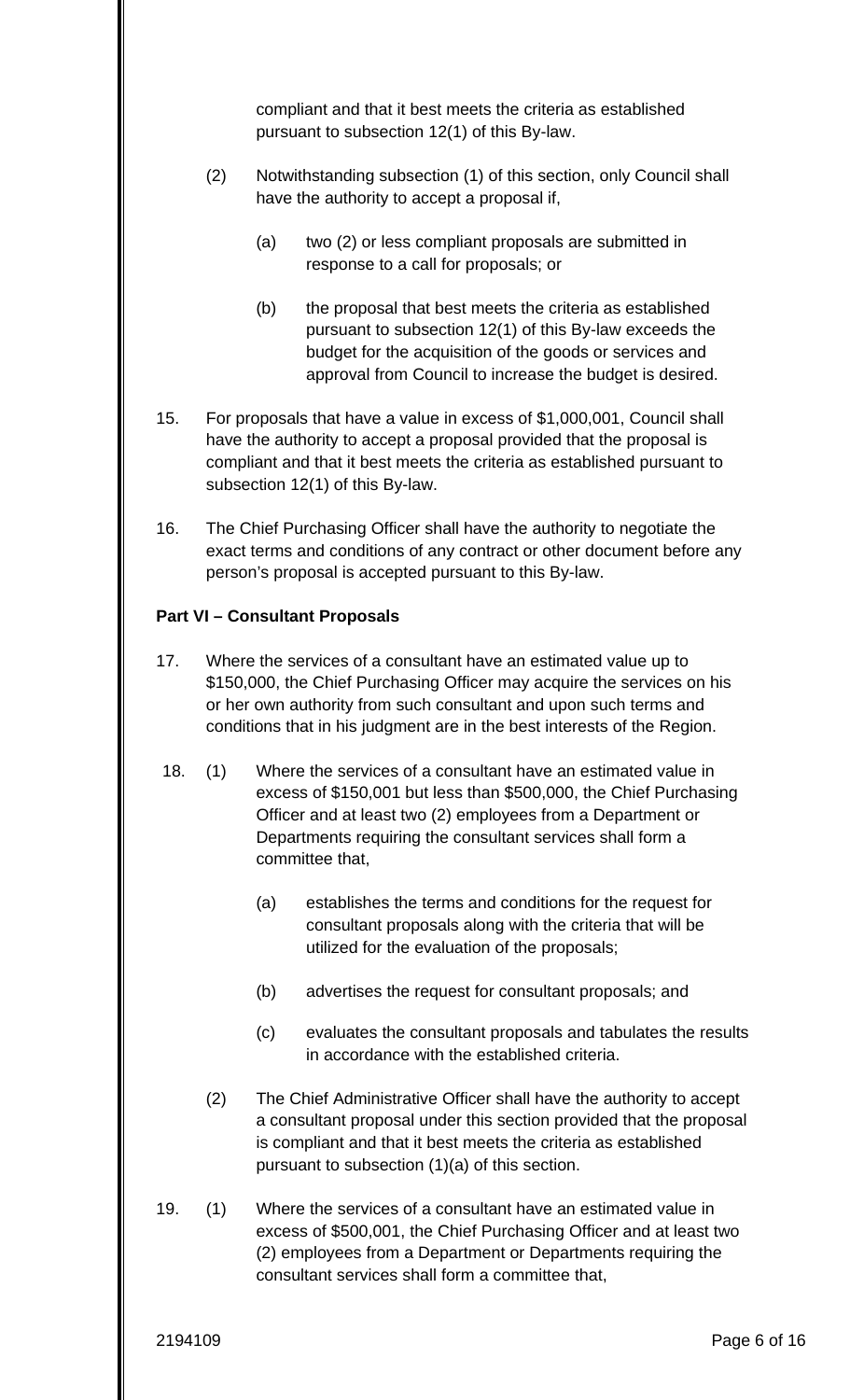- (a) establishes the terms and conditions for the request for consultant proposals along with the criteria that will be utilized for the evaluation of the proposals;
- (b) advertises the request for consultant proposals; and
- (c) evaluates the consultant proposals and tabulates the results in accordance with the established criteria.
- (2) Council shall have the authority to accept a consultant proposal under this section provided that the proposal is compliant and that it best meets the criteria as established pursuant to subsection (1)(a) of this section.
- 20. (1) The Chief Purchasing Officer shall ensure that the acquisition of any consultant services under this Part includes:
	- (a) a work plan from the consultant that is in accordance with the terms of reference for the project; and
	- (b) a maximum fee for the consultant in regard to all services and disbursements.
	- (2) The Chief Purchasing Officer shall have the authority to negotiate the exact terms and conditions of any contract or other document before any consultant's proposal is accepted pursuant to this Bylaw.

# **Part VII – Purchase By Negotiation**

- 21. (1) The Chief Purchasing Officer may acquire any goods or services through negotiation where,
	- (a) there is only one known source of supply;
	- (b) in the judgment of the Chief Purchasing Officer, the goods or services are in short supply due to market conditions;
	- (c) two (2) or more identical bids are received;
	- (d) the lowest bid exceeds the estimated cost and it is impractical to recall the bid;
	- (e) all bids received are non-compliant and it is impractical to recall the bid;
	- $(f)$  one  $(1)$  or no bids are received in a bid call;
	- (g) the extension of an existing or previous contract would prove more cost effective or beneficial for the Region;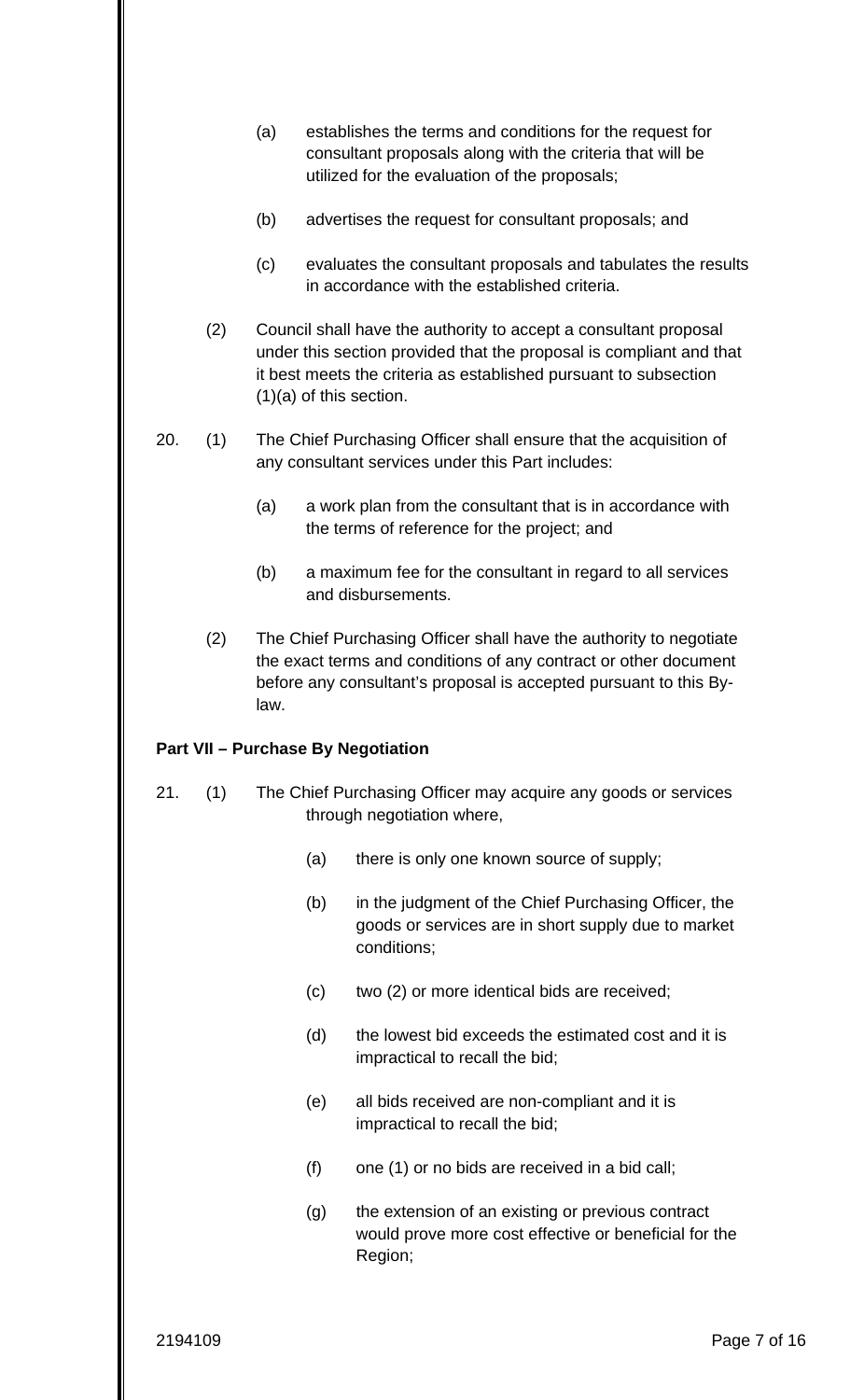- (h) the acquisition involves the ongoing maintenance and service requirements for Regional property;
- (i) the acquisition is required or is beneficial in regard to the standardization of goods or services for the Region; or
- (j) an existing contract for a good or service has been terminated prematurely and there is an immediate need for the good or service while a new bid call is put out.
- (2) Notwithstanding subsection (1) of this section, the Chief Purchasing Officer shall submit any negotiated acquisition, with the exception of a negotiated acquisition to extend or renew an existing software licence or maintenance agreement that is included within the program budget, to Council for approval if the value of the acquisition exceeds \$150,001.

### **Part VIII - Emergencies**

- 22. (1) The Chief Purchasing Officer may acquire any goods or services that are required by the Region to respond to an emergency.
	- (2) Where an emergency occurs after business hours when the Chief Purchasing Officer is not available, any manager, director or Commissioner of the Region, or any emergency measures specialist for the Region, shall have the authority to acquire any goods or services that are required by the Region to respond to the emergency provided the manager, director, Commissioner or emergency measures specialist reports the acquisition to the Chief Purchasing Officer on the next business day following the acquisition.
	- (3) Any authority under this section shall include the authority to sign any contract or other document that may be required as part of the acquisition of the goods or services.
	- (4) After the emergency is over, the Chief Purchasing Officer shall report to Council any expenditure with a value in excess of \$150,001 and the Chief Purchasing Officer shall include an explanation in regard to the emergency and the need for the goods or services.

### **Part IX -Acquisition Of Goods And Services From Government Bodies**

23. The Chief Purchasing Officer may acquire any goods or services from a federal, provincial or municipal body, ministry, agency, board, corporation or authority when similar goods or services are not available from other sources.

### **Part X - Co-Operative Purchasing**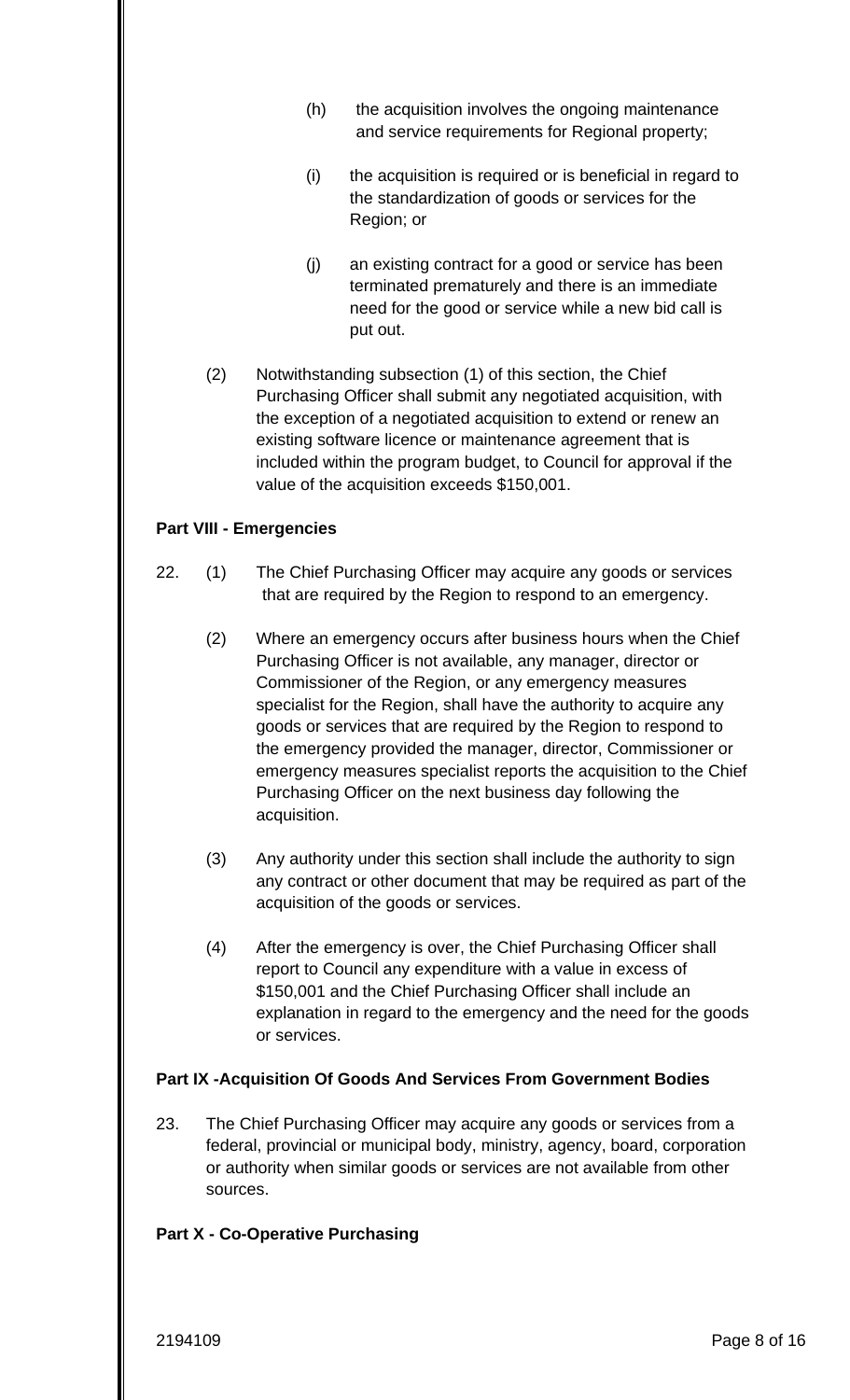24. The Chief Purchasing Officer may enter into arrangements with any government body, ministry, agency, board, corporation or authority on a co-operative or joint basis for the acquisition of goods or services where there are economic advantages in so doing that are in the best interests of the Region and the method of acquisition to be used is a competitive method similar to those described in this By-law.

# **Part XI – General**

- 25. The Chief Purchasing Officer, wherever reasonably possible, shall seek to standardize the goods and services required by Departments so as to provide the most cost effective and efficient purchasing system.
- 26. The Chief Purchasing Officer, after consultation with the Department that requires the goods or services, shall ensure that all specifications and that all the terms and conditions of a bid call,
	- are clear and concise;
	- (1) are clear and concise;<br>(2) indicate the minimum acceptable levels of quality;
	- (3) are commercially practical; and
	- (4) encourage competitive bidding.
- 27. The Chief Purchasing Officer may conduct a process to pre-qualify persons or obtain desired information for any bid call where the Chief Purchasing Officer believes it to be in the best interests of the Region.
- 28. No requirement for goods or services shall be divided to avoid the requirements of this By-law and the total project or annual requirement shall be considered.
- 29. Except as otherwise stated, dollar amounts shown in this By-law that set out the parameters for acquiring goods or services or disposing of goods shall be the total cost excluding taxes and freight.
- 30. (1) Except where Part VIII of this By-law applies, the Chief Purchasing Officer shall ensure that the cost of any good or service acquired under this By-law has been authorized by Council through,
	- (a) a by-law or resolution; or
	- (b) a Department's budget.
	- (2) Authorization of a capital work by Council shall constitute authorization for any acquisition of goods or services necessary to carry out the work.
- 31. The Chief Purchasing Officer shall require that all bids involving the construction or repair of any works for the Region with a value estimated to exceed \$100,000 have security for the bid and for the performance of the contracted work in a form and an amount that best meets the interests of the Region.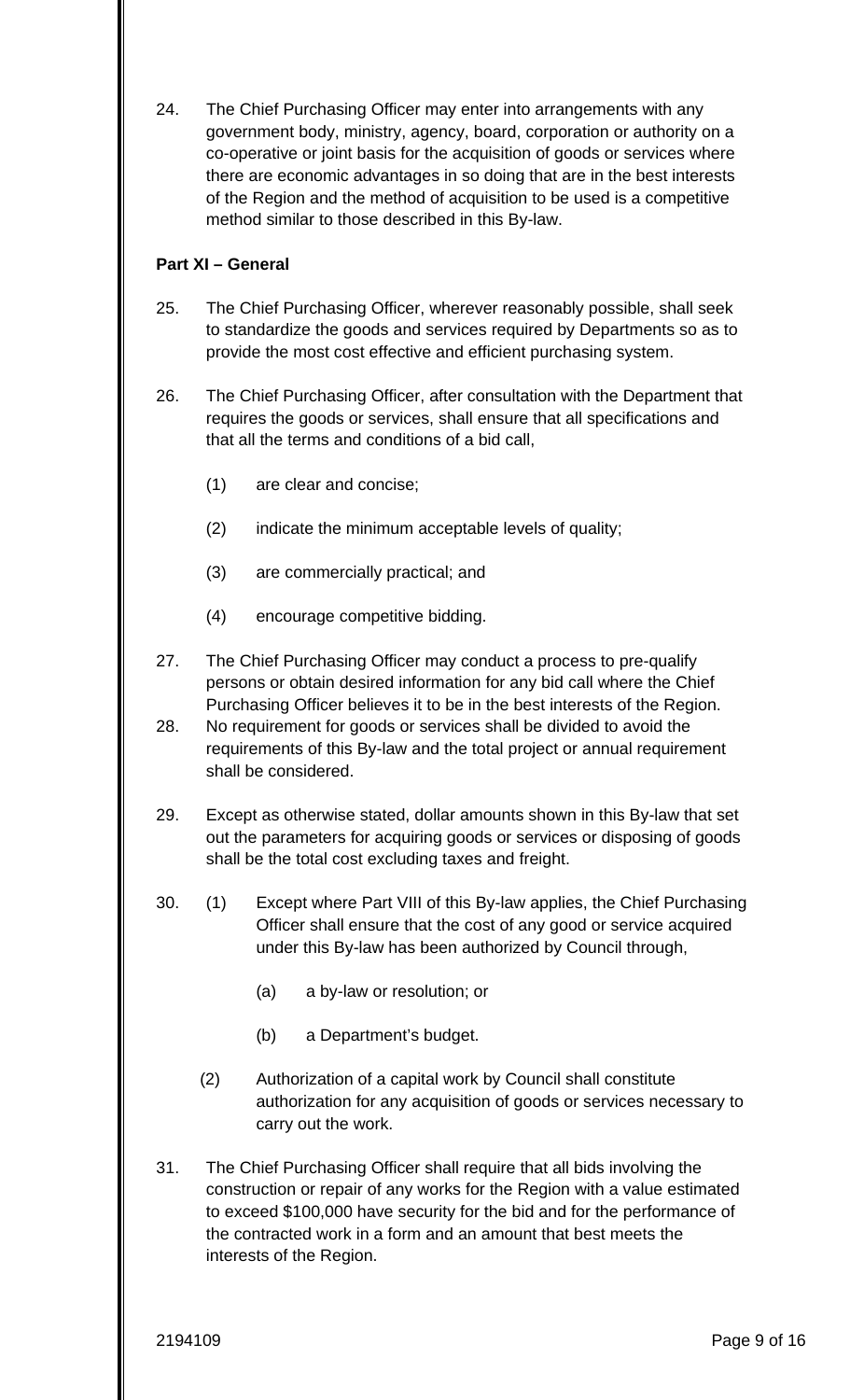- 32. (1) All sealed bids shall be opened in the presence of the Chief Purchasing Officer and at least two (2) employees.
	- (2) Every tender received within the time specified in a bid call shall be opened in full view of the bidders and any members of the public who wish to attend and each bidder's name and the bid amount(s) shall be read aloud by the Chief Purchasing Officer and recorded.
	- (3) In the case where only one (1) bid is received pursuant to subsection (2) of this section, only the bidder's name shall be read aloud.
- 33. (1) The Chief Purchasing Officer, after consultation with the Department that requires the goods or services, shall present a report to Council that sets out the Chief Purchasing Officer's recommendation and justification for any bid that is to be accepted by Council pursuant to this By-law.
	- (2) In any report under subsection (1) of this section, the Chief Purchasing Officer shall disclose any bid that was found to be noncompliant.
- 34. (1) The Chief Purchasing Officer shall ensure that all acquisitions of goods through a lease or financing arrangement are in compliance with the Region's policy on leases as established by Council from time to time.
	- (2) The Chief Purchasing Officer shall ensure that all purchasing orders and contracts have clear payment terms that have been reviewed, as necessary, by the Chief Financial Officer and the Regional Solicitor.
	- (3) The Chief Purchasing Officer shall ensure that the quality of all goods and services acquired by him or her is monitored and deemed acceptable.
- 35. (1) Where any purchase of goods or services has been authorized under this By-law, the Chief Administrative Officer may authorize disbursement of additional funds provided that the additional funds:
	- (a) shall not exceed the greater of \$100,000 or ten percent (10%) of the original contract price;
	- (b) are available within the program budget; and
	- (c) are required to complete works that are necessary as part of the original contract.
	- (2) The conditions under subsections (1), (a), (b) and (c) of this section do not apply where the additional funds are provided to the Region by a developer, land owner or other government body.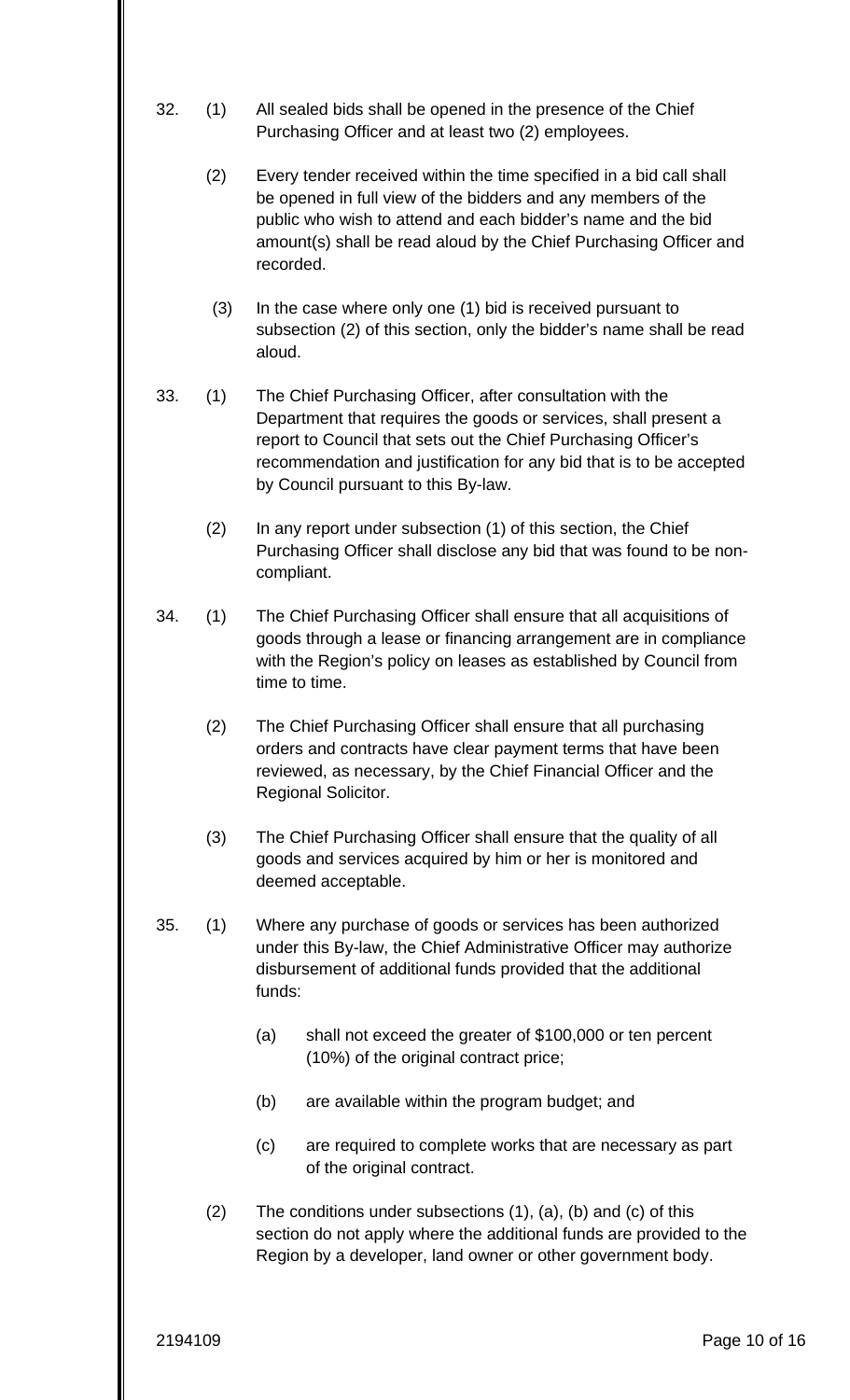- 36. The Chief Purchasing Officer, subject to the approval of the Regional Solicitor, shall have the authority to terminate a contract for the acquisition of a good or service if the grounds for termination in the contract have been satisfied.
- 37. The authority of the Chief Administrative Officer to act in the absence of Council shall be governed by By-law 04-063 of the Region or any successor by-law or amendments.

# **Part XII - Advertising**

- 38. When any bid call under this By-law is required to be advertised, the Chief Purchasing shall, as a minimum, advertise the bid call,
	- (1) on the website for the Region from the date that the bid is called to and including the date on which the bid call closes; and
	- (2) one time, at least seven (7) calendar days before the bid call closes, in a local newspaper that has a daily circulation within The Regional Municipality of Waterloo.

# **Part XIII – Litigation Policy**

39. The Chief Purchasing Officer shall not open and consider any sealed bid or otherwise acquire any goods or services from a person with whom the Region is in litigation or pending litigation unless approval allowing such is obtained by the person from Council prior to the close of the bid call or the acquisition of the goods or services.

### **Part XIV – Environmentally Sound Acquisitions**

40. In order to increase the development and awareness of environmentally sound goods, the Chief Purchasing Officer shall use reasonable efforts to review all bid call specifications to ensure that wherever possible and economical, bid calls are amended to provide for expanded use of goods and services containing the maximum level of post-consumer recyclable waste or recyclable content, without significantly affecting the intended use of the good or service.

### **Part XV – Persons With Disabilities**

41. When acquiring goods or services for the Region, the Chief Purchasing Officer shall have regard to accessibility for persons with disabilities to the goods or services.

### **Part XVI – Performance Evaluation**

- 42. (1) An employee who administers a contract that was entered into pursuant to this By-law may conduct a performance evaluation in relation to the contractor at any time during or after the completion of the contract.
	- (2) If a contractor obtains a score of less than 80% on a performance evaluation then the Chief Purchasing Officer shall place the contractor on probation for a period of two years from the date that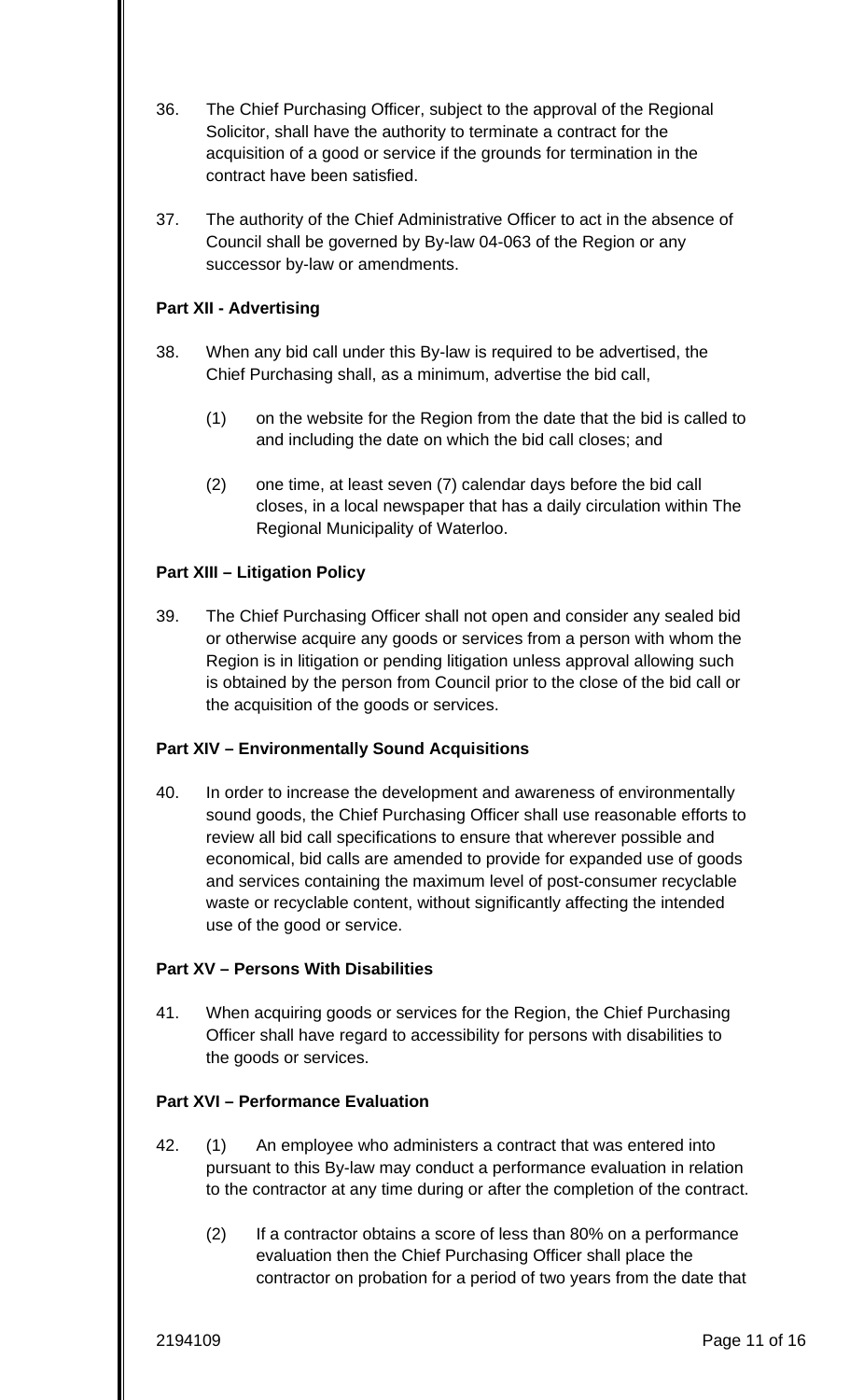the Chief Purchasing Officer gives the contractor notice of the probation.

- (3) While on probation pursuant to subsection (2) of this section, each employee who administers a contract that was entered into pursuant to this By-law shall carry out a performance evaluation both during and after the completion of the contract.
- (4) If a contractor receives a score of less than 80% on a final performance evaluation for a contract during a probation period then the Chief Purchasing Officer shall suspend the contractor for a period of two years from the date that the Chief Purchasing Officer gives the contractor notice of the suspension and the Chief Purchasing Officer shall not open and consider any bids or otherwise acquire any goods or services from the contractor.
- (5) At the conclusion of the suspension period, the Chief Purchasing Officer may open and consider bids from the contractor, and otherwise acquire any goods or services from the contractor, but the contractor will be on probation for a one year period commencing on the date that the suspension concludes and subsections (3) and (4) of this section shall apply accordingly.
- (6) Subject to subsections (7) and (8) of this section, the Chief Purchasing Officer shall have all necessary authority to implement and oversee the performance evaluation process and, without limiting the foregoing, the Chief Purchasing Officer shall have the authority to prescribe the performance evaluation forms and scoring, as needed.
- (7) The Chief Purchasing Officer shall ensure that every call for bids includes a term requiring the successful bidder and contractor to agree to and partake in the performance evaluation process as required.
- (8) Every performance evaluation shall be approved in writing by the Chief Purchasing Officer and a supervisor for the employee who administers the contract and a copy of the performance evaluation shall be provided to the contractor.
- (9) Every contractor may, within 15 days of receipt of a performance evaluation, write to and request that the Chief Financial Officer review the performance evaluation in relation to the grounds as set out in the contractor's written request.
- (10) Upon receipt of a written request pursuant to subsection (9) of this section, the Chief Financial Officer shall review the performance evaluation based on the grounds set out in the request and the Chief Financial Officer shall have all the authority to either revise or confirm the performance evaluation.
- (11) At the conclusion of the review pursuant to subsection (10) of this section, the Chief Financial Officer shall advise the contractor in writing of his or her decision.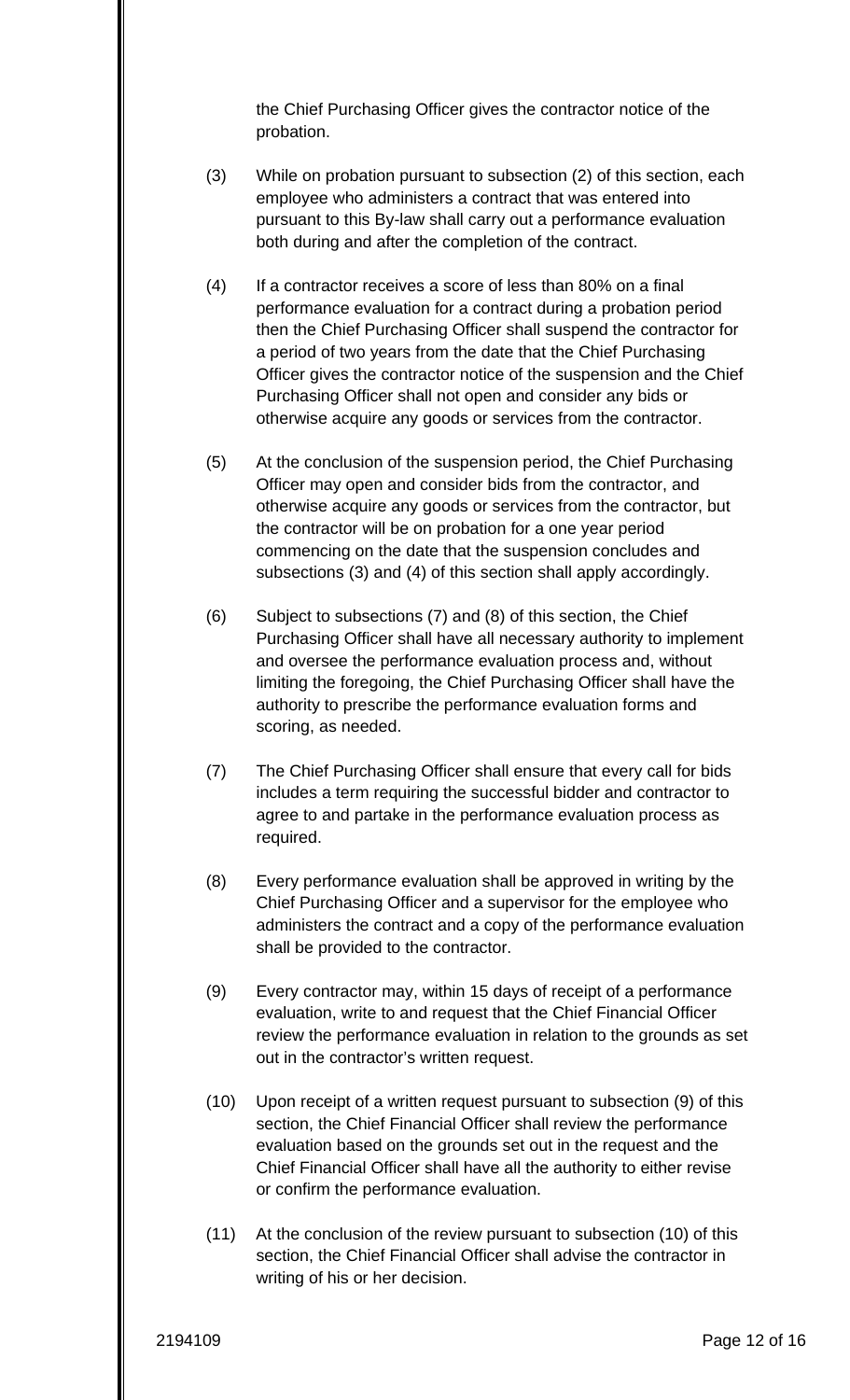(12) This section shall not limit the ability of the Chief Purchasing Officer in any way to utilize third party references, internal references, performance evaluations or other information when considering a bid pursuant to this By-law.

#### **Part XVII- Disposal Of Surplus Goods**

- 43. (1) The Chief Purchasing Officer shall declare any goods that are owned by the Region to be surplus when the goods are,
	- (a) no longer required by the Region;
	- $(b)$ (b) obsolete; or

(c) in a state beyond repair having regard to their relative value.

- (2) When goods are declared to be surplus in accordance with subsection (1) of this section, the Chief Purchasing Officer may dispose of the goods by public auction, tender, quotation or negotiation based on terms and conditions that are in the best interests of the Region.
- (3) Where the Chief Purchasing Officer determines that surplus goods cannot be sold in accordance with subsection (2) of this section, the Chief Purchasing Officer may dispose of the goods in such manner as he or she deems appropriate.
- (4) Where surplus goods have a value estimated to exceed \$150,001, the Chief Purchasing Officer shall not exercise his or her authority under subsections (2) or (3) of this section unless Council gives prior approval.
- (5) The Chief Purchasing Officer shall not sell surplus goods under this section to any elected official, officer or employee of the Region unless the Chief Purchasing Officer has the prior approval of Council.
- (6) Nothing in this section shall prohibit or otherwise restrict the ability of Council to donate or otherwise dispose of surplus goods at below fair market value when the disposal is for the benefit of the community or for humanitarian purposes.

### **Part XVIII– Providing Assistance**

44. The Chief Purchasing Officer, provided there is no adverse impact upon the operations of the Region, may lend, lease, rent or otherwise provide any vehicle, equipment or other goods as owned by the Region to any federal, provincial or municipal body, ministry, agency, board, corporation or authority where such is in need because of unforeseen conditions.

### **Part XIX– Signing Authority**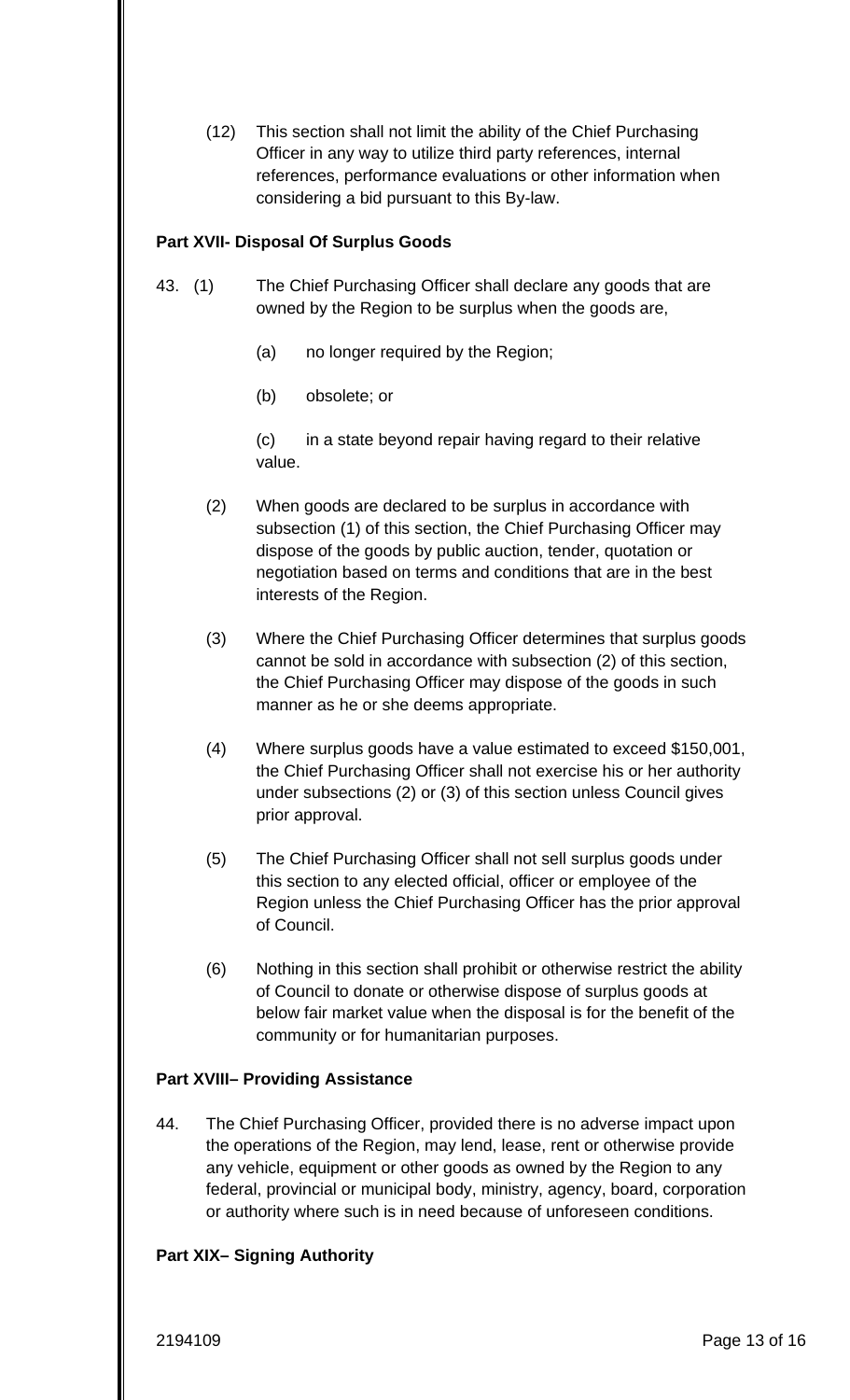- 45. Provided the terms of this By-law have been satisfied,
	- (1) the Chief Purchasing Officer may sign any contract or other document required for the acquisition of goods or services or for the disposal of goods with a value not exceeding \$1,000,001; and
	- (2) the Chair and Clerk may sign any contract or other document required for the acquisition of goods or services or for the disposal of goods regardless of their value.

# **Part XX – Conflict Of Interest**

- 46. (1) The Chief Purchasing Officer shall abide by all Regional policies concerning a conflict of interest when carrying out any duties or functions under this By-law.
	- (2) Without limiting subsection (1) of this section, no elected official, officer or employee of the Region shall allow contact with a person, or any officer, employee or agent of a person, who has submitted a bid to the Region unless the bid call has been awarded or the contact is for the purpose of receiving a complaint.
- 47. (1) The Chief Purchasing Officer shall not open and consider any bid, or otherwise acquire any goods or services from an elected official, officer or employee of the Region unless the elected official, officer or employee obtains approval from Council prior to the close of the bid call or the acquisition of the goods or services.
	- (2) The Chief Purchasing Officer shall not acquire a good or service with a value exceeding \$20,000 based upon an unsolicited offer from a person unless the Chief Purchasing Officer obtains approval from Council prior to the acquisition.

### **Part XXI – Administration**

- 48. This By-law may be cited as the "Purchasing By-law".
- 49. (1) Any complaint that the Region failed to abide by the provisions of this By-law that is significant in nature shall be reported to the Chief Financial Officer and the Chief Financial Officer shall investigate the complaint and report to Council as necessary.
	- (2) A failure to adhere to the provisions of this By-law shall not render any acquisition, contract or other document to be void or voidable.
	- (3) Council may waive any provisions or requirements of this By-law.
- 50. The Chief Purchasing Officer, in the administration of this By-law, shall abide by all of the laws of Canada, the Province of Ontario and such other bodies having lawful jurisdiction.
- 51. If any section or sections of this By-law or parts thereof are found by any Court to be invalid or beyond the power of Council to enact, such section or sections or parts thereof shall be deemed to be severable and all other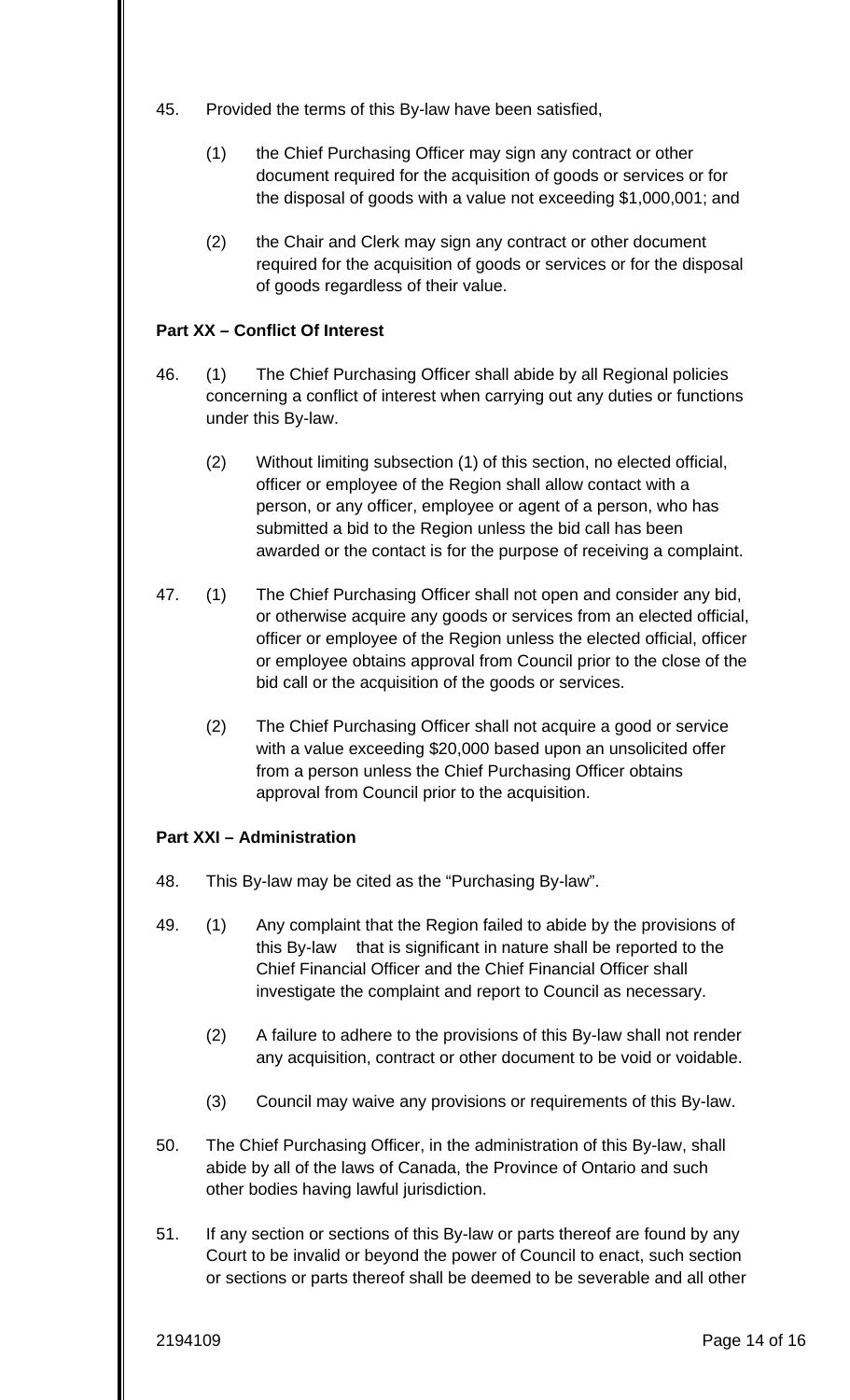sections or parts of this By-law shall be deemed to be separate and independent therefrom and shall continue in full force and effect unless and until similarly found invalid or beyond the power of Council to enact.

- 52. The Chief Financial Officer and the Chief Purchasing Officer shall review the effectiveness of this By-law every five (5) years and report to Council as necessary.
- 53. (1) This By-law shall come into effect on September 1, 2016.
	- (2) By-law 04-093 of The Regional Municipality of Waterloo, and any amendments, shall be repealed effective on the coming into force and effect of this By-law.
	- (3) Notwithstanding subsection (2) of this section, By-law 04-093 of The Regional Municipality of Waterloo, and any amendments, shall continue to apply to all bid calls commenced before its repeal.

By-law read a first, second and third time and finally passed at the Council Chambers in The Regional Municipality of Waterloo this  $17<sup>th</sup>$  day of August, 2016.

\_\_\_\_\_\_\_\_\_\_\_\_\_\_\_\_\_\_\_\_\_\_ \_\_\_\_\_\_\_\_\_\_\_\_\_\_\_\_\_\_\_\_\_\_

Regional Clerk **Regional Chair**